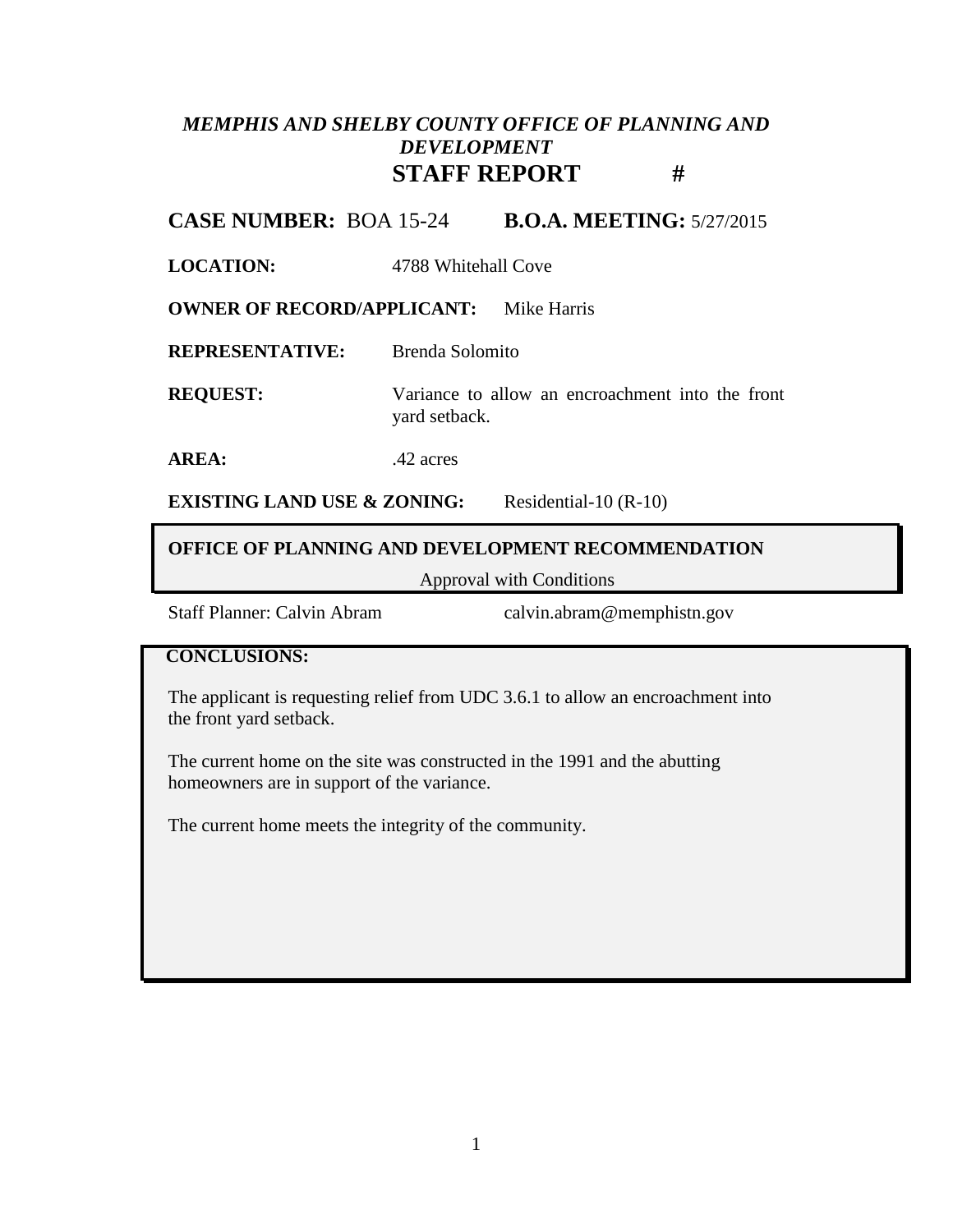# **Aerial of Site**



The subject site has frontage along Whitehall Cove.

## **SURROUNDING LAND USES AND ZONING:**

**North:** Single-family **East:** Single-family **South:** Single-family **West:** Single-family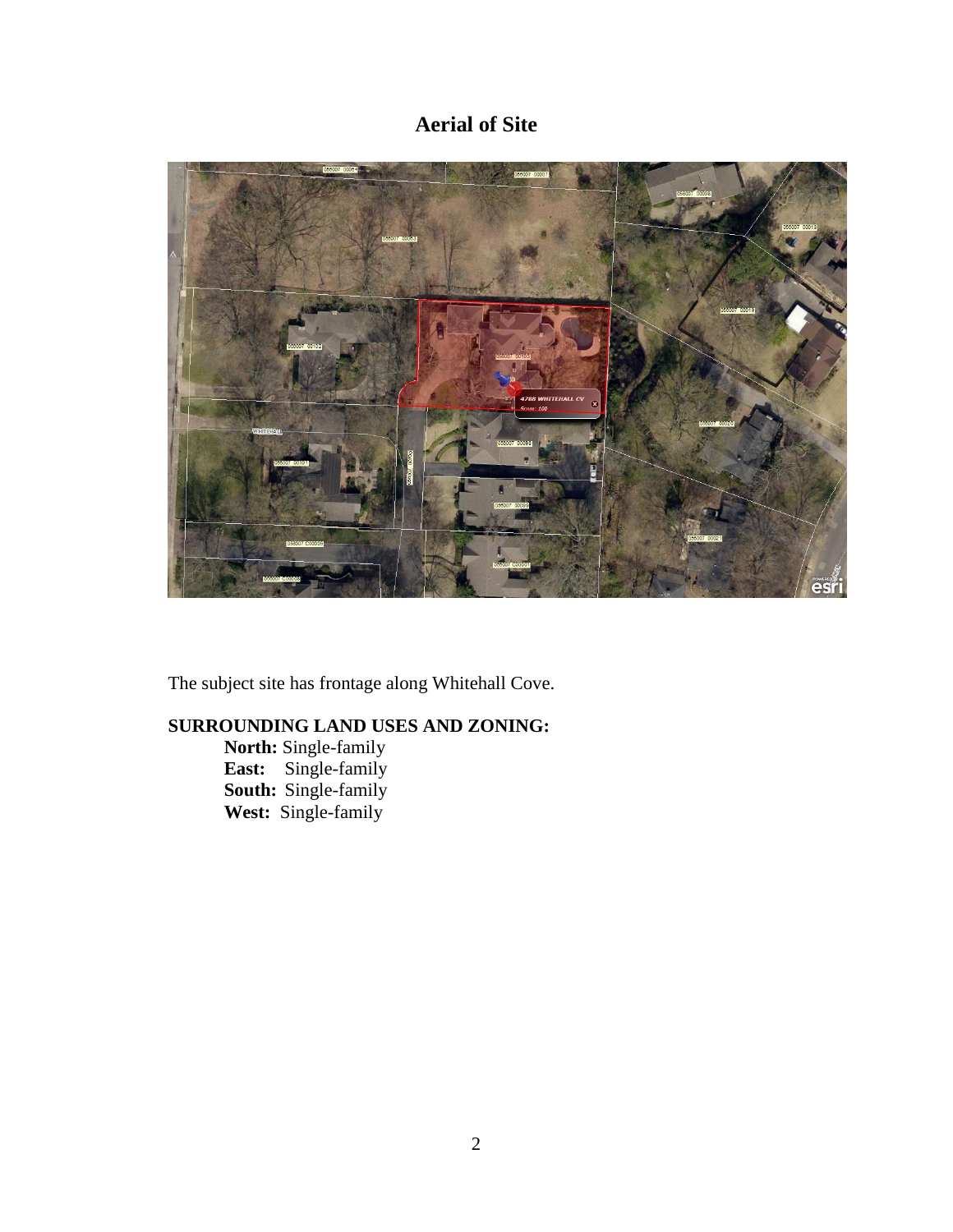### **Zoning**



The single-family residential districts are intended to accommodate one singlefamily detached principal dwelling unit per lot. These districts should be applied in areas where the land-use pattern is predominately single-family residential or where such a land use pattern is desired in the future. Five single-family residential districts are established—R-15, R-10, R-8, R-6 and R-3 – Which are differentiated primarily on the basis of minimum lot area and setback requirements.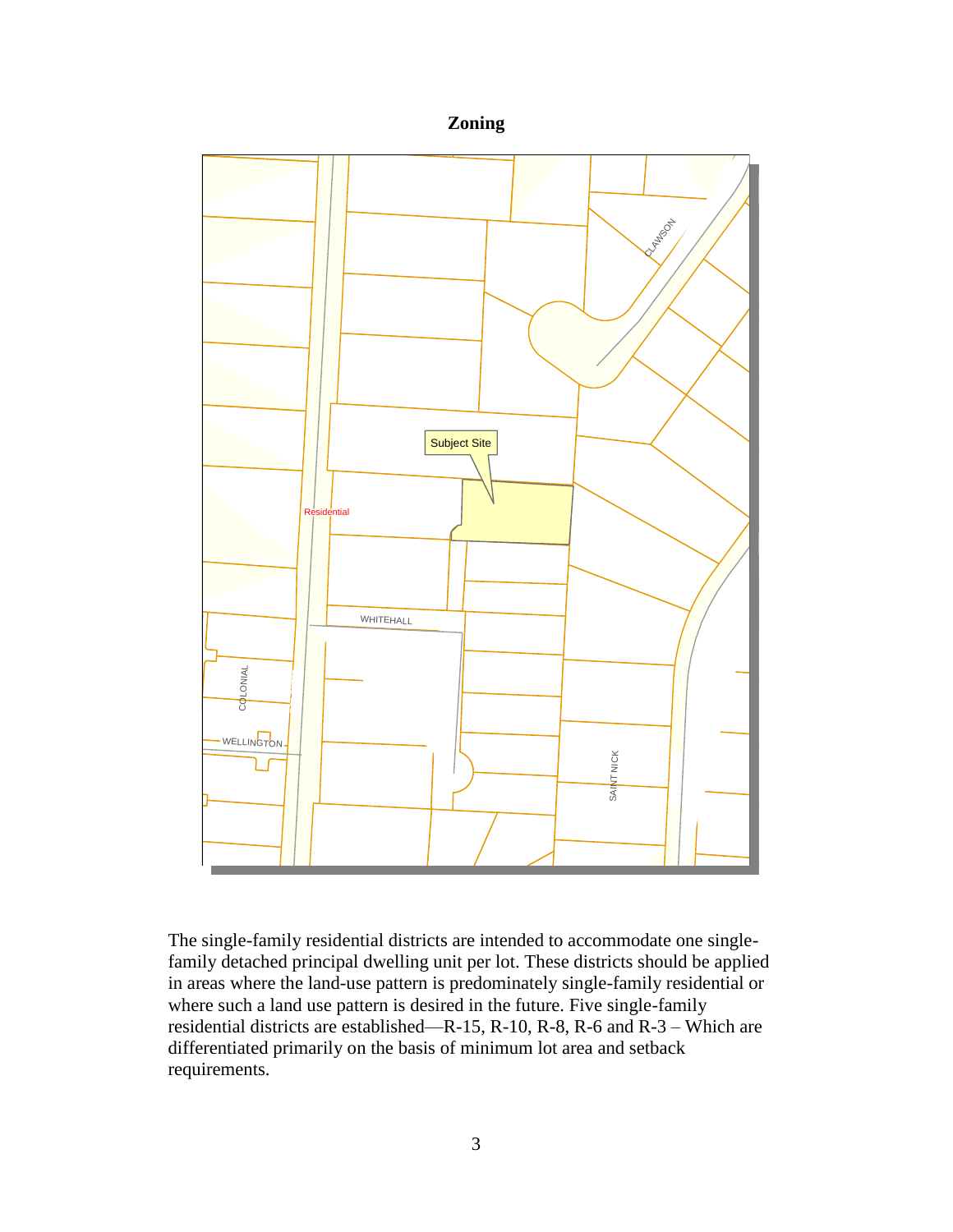#### **History:**

The home was constructed in 1991 at the terminus of a private street. The current property owners purchased the home in 2009 and he would like to construct an open carport that will meet the integrity of the community.

#### **Site:**

The subject property exhibits a very limited amount of frontage, both necessitating this variance and minimizing the impacts on the abutting neighbors. The orientation of this specific lot is unique from the other homes in the immediate area. This uniqueness reduces visibility of the home from Whitehall cove and causes the property's front yard to almost double the size of the homes along Whitehall Cove.

#### **Variances requested:**

The applicant is requesting variance from the BOA being the subject property does not meet UDC Section 3.6.1. The abutting property owners support the applicant's request for a variance.

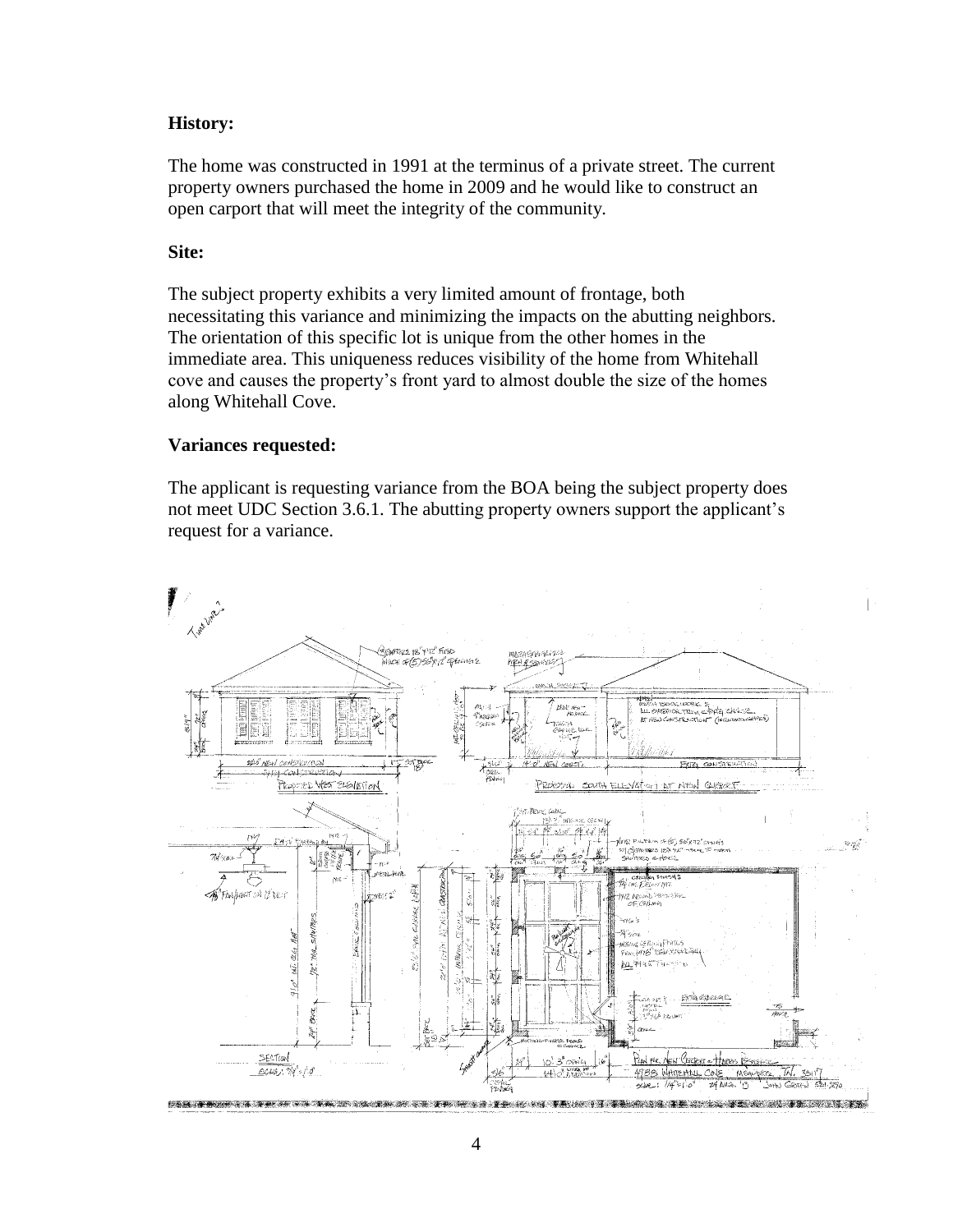

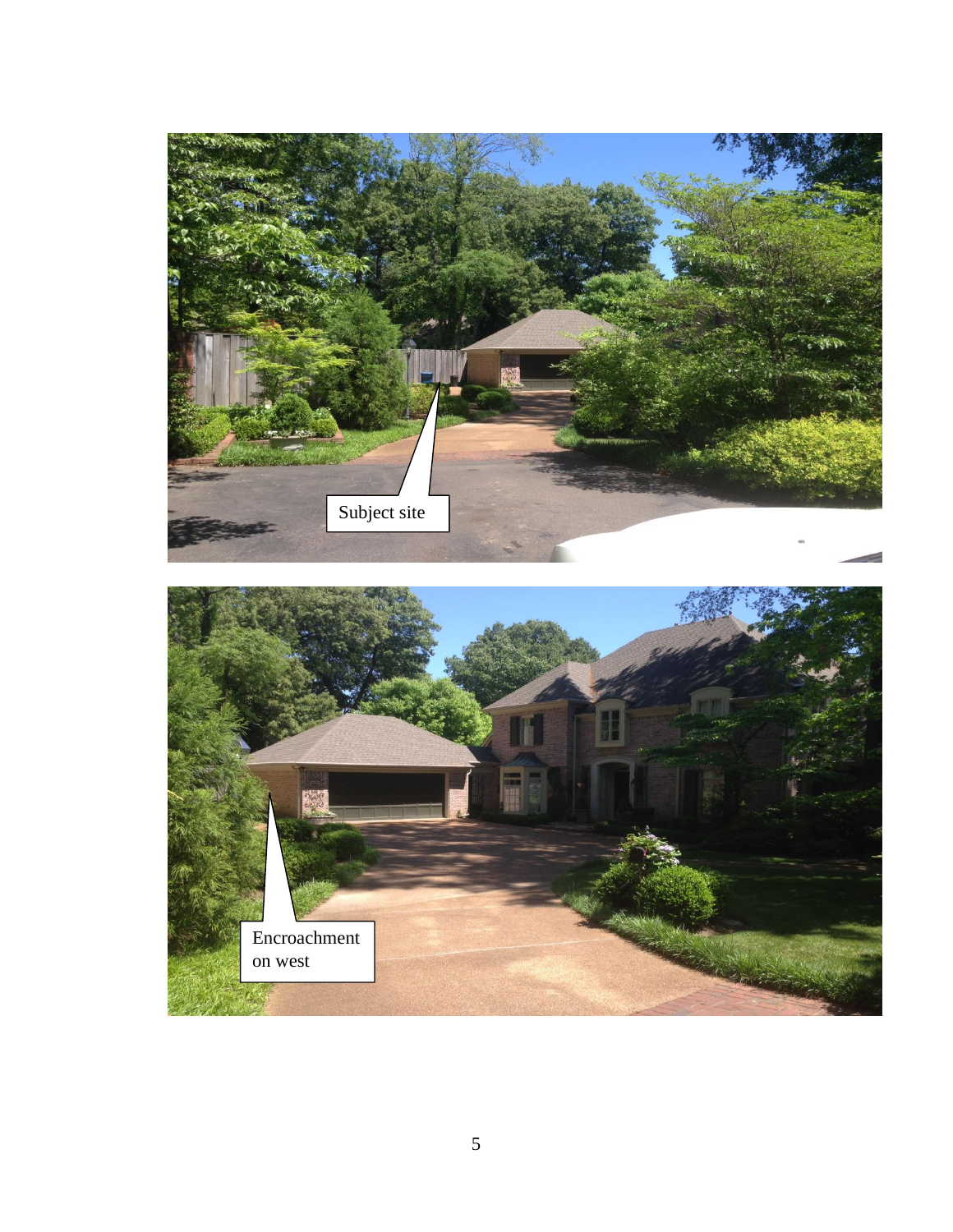## **STAFF ANALYSIS:**

#### **Conclusion:**

The proposal meets the integrity and character of the surrounding land-uses. The proposal is supported by the UDC Paragraphs 9.22.6A(2)

- Unusual characteristics of the property. The property is unusual in that it exhibits at least one of the following exceptional physical features as compared to other properties located in the same zoning district; exceptional topographic conditions, exceptional narrowness, exceptional shallowness, exceptional shape or any other extraordinary and exceptional situation or condition;
- Practical difficulties or undue hardship. By reason of the unusual characteristic found to apply in Paragraph 1, the strict application of any regulation found in this Code would result in peculiar and exceptional practical difficulties to or exceptional or undue hardship upon the owner of such property;
- The unusual characteristic found to apply in Paragraph one is not the result from any deliberate action by the owner;

### **RECOMMENDATION:** Approval with Conditions

Staff recommends the following conditions. **Conditions BOA15-24:**

- 1. The applicant shall continue to comply with the Whitehall Subdivision, Plat book 123, page 4.
- 2. The property owner of the site shall be allowed to encroach up to 6.9-feet into the front yard setback, in order to construct an open carport.
- 3. The open carport shall be of the same color and a comparable building material of the existing home.
- 4. The applicant shall provide a site plan for the open carport to the Office of Planning and Development and the site plan must be approved by OPD prior to receiving any building permit to begin construction.
- 5. Any changes to the site plan that affects the setback encroachments shall be reviewed by the Office of Planning and Development and may require approval action by the Board of Adjustment.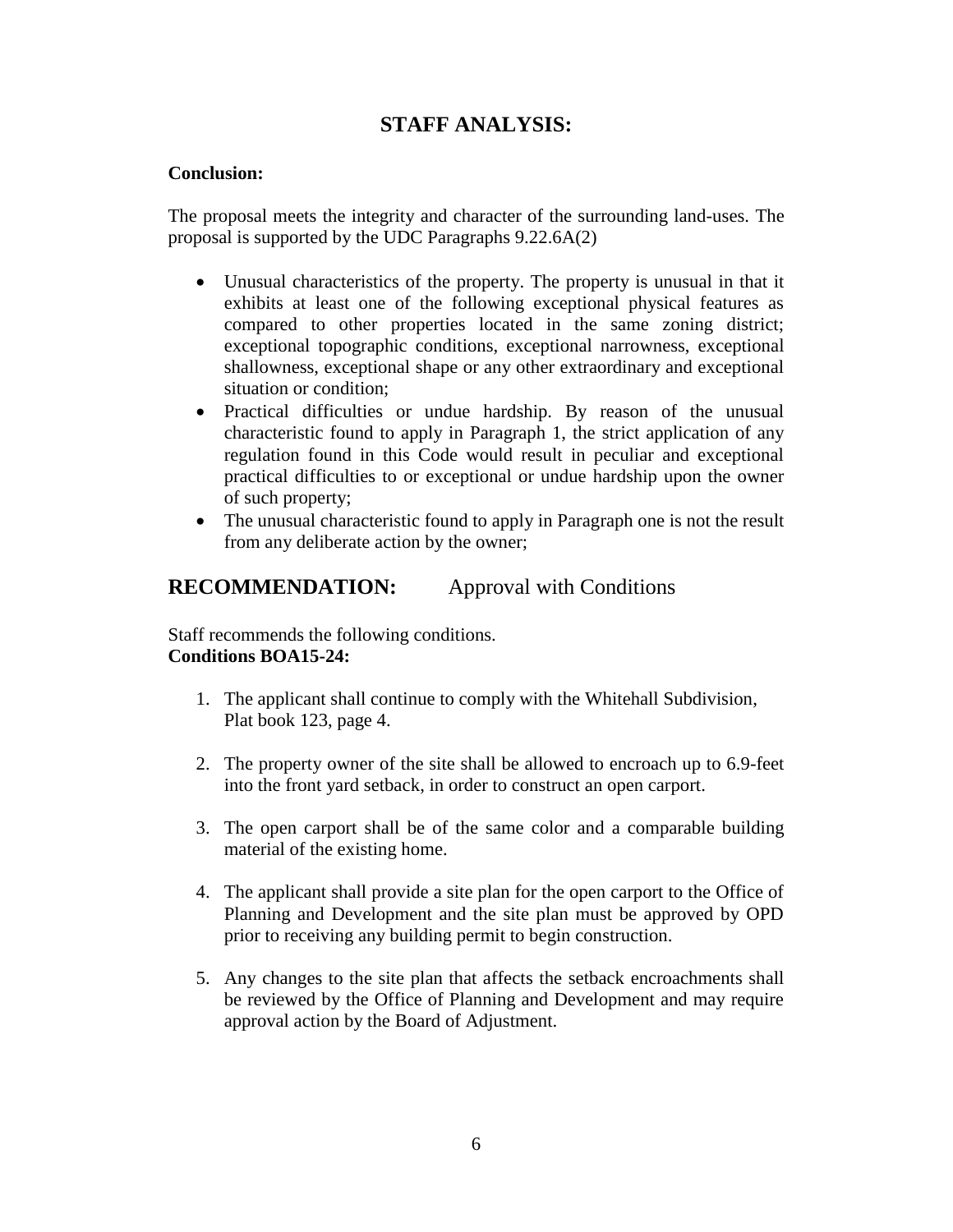#### **GENERAL INFORMATION:**

**Street Frontage:** Whitehall Cove

**Planning District:** Walnut Grove

**Zoning History:** R-10

#### **DEPARTMENTAL COMMENTS:**

The following comments were provided by agencies to which this application was referred:

**\_\_\_\_\_\_\_\_\_\_\_\_\_\_\_\_\_\_\_\_\_\_\_\_\_\_\_\_\_\_\_\_\_\_\_\_\_\_\_\_\_\_\_\_\_\_\_\_\_\_\_\_\_\_\_\_\_\_\_\_\_\_\_\_\_\_\_\_\_\_\_\_\_\_\_\_\_\_**

| <b>City Engineer:</b>                                             | No Objections        |
|-------------------------------------------------------------------|----------------------|
| <b>County Engineer:</b>                                           | No comment received. |
| <b>Memphis Fire Department:</b>                                   | No comment received. |
| <b>City Board of Education:</b>                                   | No comment received. |
| <b>OPD-Plans Development/Landmarks:</b>                           | No comment received. |
| <b>OPD-Regional Services/Transportation:</b> No comment received. |                      |
| <b>City Real Estate:</b>                                          | No comment received. |
| <b>OPD-Construction Code Enforcement:</b> No comment received.    |                      |

#### **Memphis, Light, Gas & Water:** Comment Received.

 **It is the responsibility of the owner/applicant** to identify any utility easements, whether dedicated or prescriptive (electric, gas, water, CATV, telephone, sewer, drainage, etc.), which may encumber the subject property, including underground and overhead facilities. No permanent structures will be allowed within any utility easements.

 **It is the responsibility of the owner/applicant** to contact **TN-1-CALL** @ 1.800.351.1111, before digging, and to determine the location of any underground utilities including electric, gas, water, CATV, telephone, etc.

 **It is the responsibility of the owner/applicant** to pay the cost of any work performed by MLGW to install, remove or relocate any facilities to accommodate the proposed development.

 **It is the responsibility of the owner/applicant** to comply with the **National Electric Safety Code (NESC)** and maintain minimum horizontal/vertical clearances between existing overhead electric facilities and any proposed structures.

 **Landscaping is prohibited** within any MLGW easement or dedicated utility easement without prior MLGW approval.

 **It is the responsibility of the owner/applicant** to submit a detailed plan to MLGW Engineering for the purposes of determining the availability and capacity of existing utility services to serve any